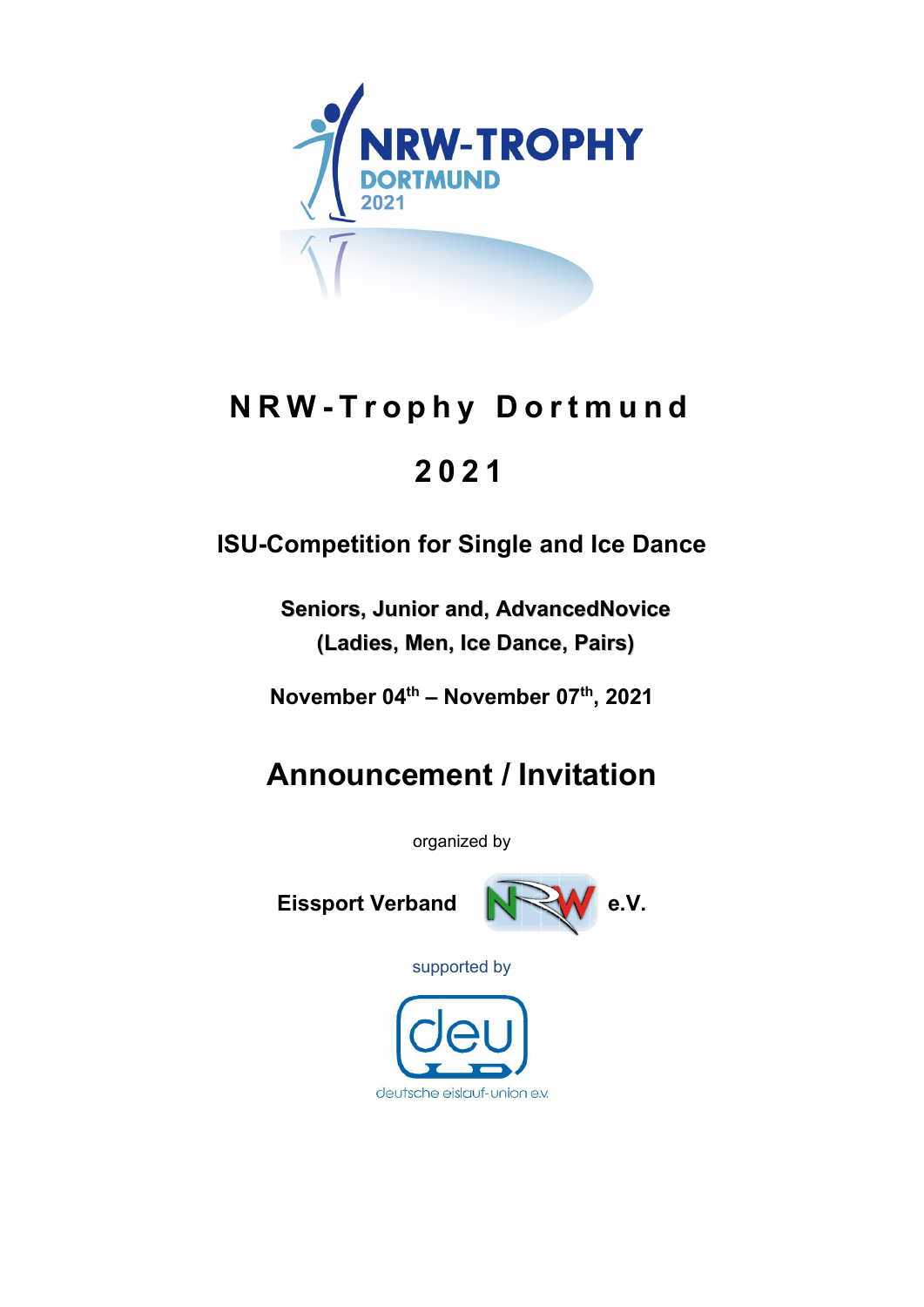### **1. GENERAL**

The NRW Trophy 2021 will be conducted in accordance with the ISU Constitution and General Regulations 2021, the ISU Special Regulations and Technical Rules Single & Pair Skating, 2021, and the relevant ISU Communications. (Novice Categories will be held in accordance with ISU Communication 2396 and subsequent updates.)

Participation is open to all Competitors who belong to an ISU Member, and qualify with regards to eligibility according to Rule 102, provided their age fall within the limits specified in Rule 108, paragraph 3 a) for Seniors and paragraph 3 b) for Juniors and paragraph 3. new c) for Novice.

In accordance with Rule 109 of the ISU Genereal Regulations and ISU Communication 2030 all skaters who do not have the nationality of the Member by which they have been entered or who, although having such nationality, have in the past represented another Member, must produce an ISU Clearance Certificate. Passports of all skaters, as well as the ISU Clearance Certificate, if applicable, must be presented at the accreditation of the event for verification.

All competitors must be entered through their respective Member Federation.

The "NRW Trophy 2021" will be organized by the Eissport-Verband Nordrhein-Westfalen e.V. and is sanctioned by the Deutsche Eislauf-Union e.V.

# **2. TECHNICAL DATA**

#### **Venue:**

Eissportzentrum Westfalen, Strobelallee 32, D-44139 Dortmund (an indoor ice-rink, heated, with the ice surface of 60 m x 30 m) Phone: +49 231 91 28 233 Email: [frieder.dieck@lev-nrw.de](mailto:frieder.dieck@lev-nrw.de)

#### **SENIOR Men and Women**

**Short Program:** The required elements to be skated are those listed in ISU Technical Rules Single & Pair Skating 2021, Rule 611, paragraphs 1 and 2.

Duration: 2 min. 40 sec. +/- 10 sec.

**Free Skating:** In accordance with ISU Technical Rules Single & Pair Skating 2021, Rule 612 and the respective ISU Communication. Special attention should be paid to the "well balanced program" and the element value.

Duration: 4 min. +/- 10 sec.

#### **SENIOR Ice Dance**

**Rhythm Dance: I**n accordance with ISU Technical Rules Ice Dance 2021, Rule 709. Rhythms, required elements and guidelines are those listed in ISU Communications 2371 and subsequent updates. Duration: 2 min. 50 sec. +/- 10 sec.

**Free Dance**: In accordance with ISU Technical Rules Ice Dance 2021, Rule 710. The required elements to be skated are those listed in ISU Communication 2371 and subsequent updates.

Duration: 4 min. +/-10 sec.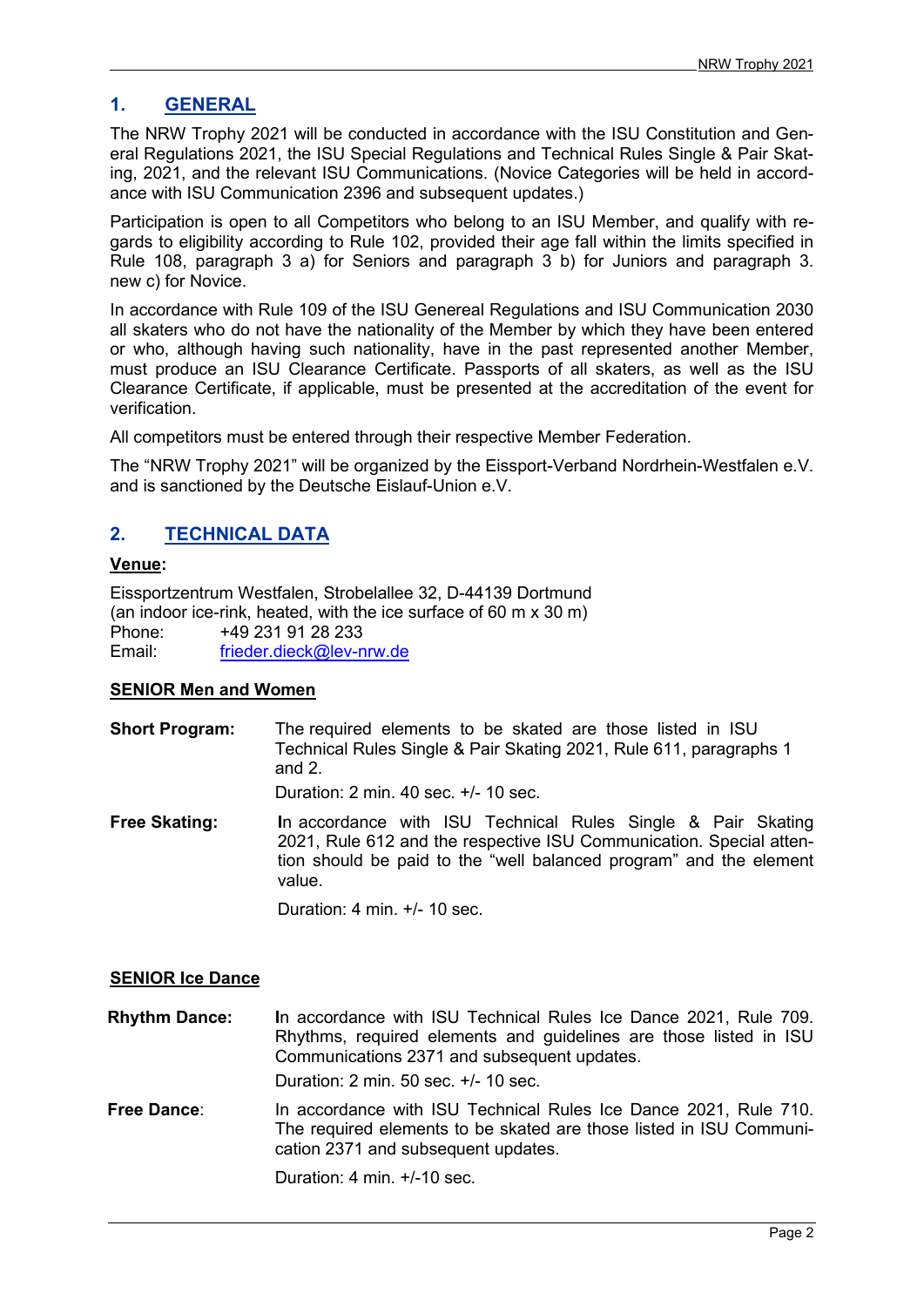#### **SENIOR Pairs**

**Short Program:** The required elements to be skated are those listed in ISU Technical Rules Single & Pair Skating 2021, Rule 620, paragraphs 1 and 2 for 2021/22 and the relevant ISU Communications.

Duration: 2 min. 40 sec. +/- 10 sec.

**Free Skating:** In accordance with ISU Technical Rules Figure Skating & Pairs Skating 2021, Rule 621 and the respective ISU Communication. Special attention should be paid to the "well balanced program" and the element value.

Duration: 4 min. +/-10 sec.

#### **JUNIOR Men and Women**

| <b>Short Program:</b> |           | The required elements to be skated are those listed in ISU Technical<br>Rules Single & Pair Skating 2021 Rule 611, paragraphs 1 and 3 for<br>2021/22 (and listed in ISU Communication no. 2382) |  |  |
|-----------------------|-----------|-------------------------------------------------------------------------------------------------------------------------------------------------------------------------------------------------|--|--|
|                       | Duration: | 2 min. 40 sec. +/-10 sec.                                                                                                                                                                       |  |  |

**Free Skating***:* In accordance with ISU Technical Rules Single & Pair Skating 2021, Rule 612 and the respective ISU Communication. Special attention should be paid to the "well balanced program" and the element value.

Duration: 3 min, 30 sec. +/- 10 sec

#### **JUNIOR Ice Dance**

**Rhythm Dance:** In accordance with ISU Technical Rules Ice Dance 2021, Rule 709. Rhythms, required elements and guidelines are those listed in ISU Communication 2371 and subsequent updates.

Duration: 2 min. 50 sec. +/-10 sec.

**Free Skating:** In accordance with ISU Technical Rules Ice Dance 2021, Rule 710. The required elements to be skated are those listed in ISU Communication 2371 and subsequent updates.

Duration: 3 min, 30 sec. +/- 10 sec.

#### **JUNIOR Pairs**

**Short Program:** The required elements to be skated are those listed in ISU Technical Rules Single & Pair Skating 2021, Rule 620, paragraphs 1 and 3 for 2021/22 and the relevant ISU Communications.

Duration: 2 min. 40 sec. +/- 10 sec.

**Free Skating:** In accordance with ISU Technical Rules Figure Skating & Pairs Skating 2021, Rule 621 and the respective ISU Communication. Special attention should be paid to the "well balanced program" and the element value.

Duration: 3 min, 30 sec. +/- 10 sec.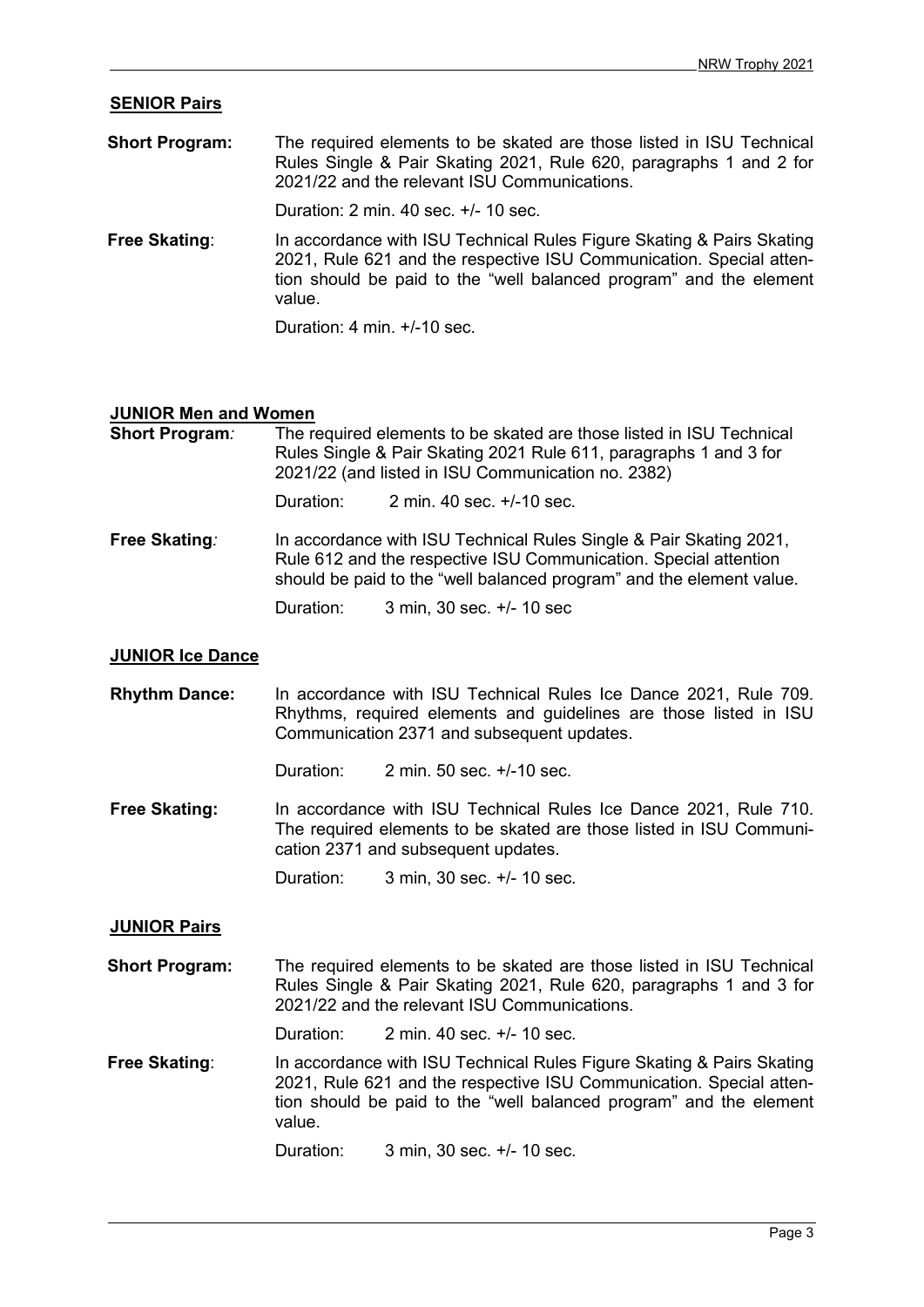## *Vocal music is allowed for all Novice Divisions Single & Pair Skating*

#### **ADVANCED NOVICE Girls and Boys**

**Short Program***:* The required elements to be skated are those listed in the ISU Communication No. 2396 and subsequent updates.

Duration: 2 min, 20 sec. +/-10 sec

**Free Skating**: Special attention should be paid to the contents of a well-balanced program listed in ISU Communication No. 2396 and subsequent updates.

Duration: 3:00 min, +/. 10 sec.

#### **ADVANCED NOVICE Ice Dance**

In accordance with ISU Communication No. 2374, all Technical Rules to be announced annually by the Ice Dance Technical Committee and all other rules are published in Special Regulations & Technical Rules:

- **Pattern Dance***:* Westminster Waltz and Blues.
- **Free Dance:** In accordance with ISU Communication No. 2374 and subsequent updates.

Duration: 3:00 min, +/. 10 sec.

#### **ADVANCED NOVICE Pairs**

**Short Program***:* The required elements to be skated are those listed in the ISU Communication No. 2396 and subsequent updates.

Duration: 2 min, 20 sec. +/-10 sec

**Free Skating:** Special attention should be paid to the contents of a well-balanced program listed in ISU Communication No. 2396 and subsequent updates.

Duration: 3 min. +/. 10 sec

#### **3. ENTRIES:**

Each ISU Member has the right to nominate 3 competitors for each single event and 3 pairs for each pair event in the NRW-Trophy 2021. The official entry forms must be used. The organizer reserves the right to enter more competitors in each category.

Passports of the skaters, as well as ISU Clearance Certificate, if applicable, must be presented at the accreditation.

The entries by name should reach the organizer not later than **October 6th, 2021**. Entries by E-Mail are appreciated. The entry forms have to be used and must be sent to:

#### **Eissport – Verband NRW e.V. Strobelallee 32 D - 44139 Dortmund, Germany** Phone: +49 231 912 82 33

Email: Frieder.Dieck@lev-nrw.de

Entries must be accompanied by the official "ISU Declaration Form" as per Rule 131, In case of competitors who are not full of age (under 18), such Declaration must be co-signed by at least one of the parents or other guardians at law. Each Entry Form and Declaration Form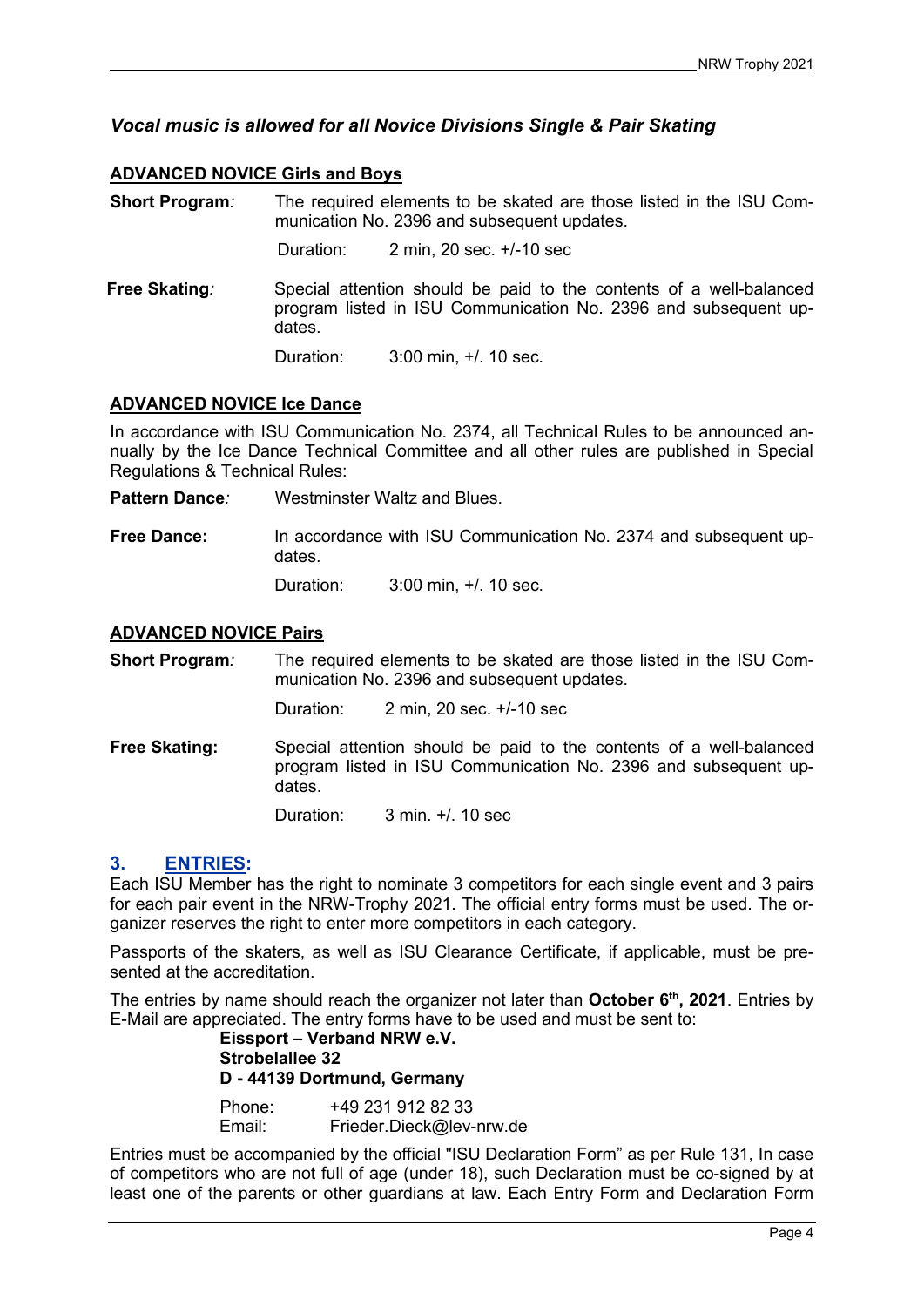must be signed by an authorized ISU Member Representative such as President, General Secretary, Executive Director, CEO (Rule 104, paragraph 4).

For any cancellation **after October 14th, 2021** the team leader of the federation will be asked to pay the entry fee regardless of the reason for cancellation. In case there is no participating team left a respective invoice will be sent to the Member Federation.

World Standing Points

In case the requirements as per ISU Communication 1629 are fulfilled, World Standing points will be awarded in the Senior Categories Men, Ladies and Pairs.

### **4. ENTRIES OF JUDGES**

Each participating ISU Member is requested to nominate one Judge and one substitute Judge with at least the qualification "International Judge or International Referee". If an ISU Member has entries in Men and Women events or in a Single event and a Pair event, the Member has the right to enter a second Judge.

**Should there be more judges entered than needed in competition, the organizer reserves the right to conduct a pre-draw of the panels of Judges. Judges not drawn will be informed in time before the competition.** 

#### **5. PRACTICE**

Official practice for competitors starts as follows;

| November 3rd, 2021              | <b>Novice</b> |
|---------------------------------|---------------|
| November 4 <sup>st</sup> , 2021 | Junior        |
| November 5 <sup>th</sup> , 2021 | Senior        |

The detailed schedule will be issued at the time of registration.

### **6. MUSIC / PLANNED PROGRAM**

All competitors shall furnish competition music of excellent quality on CD format, in accordance with Rules 343, paragraph 1. A list of titles, composers and orchestras of the music to be used for Short Program and Free Skating Program for Single and Pair Skating must be listed for each competitor on the official Music Information Form and attached to the official Entry Form for competitors.

In accordance with Rule 343, paragraph 1, all discs must show the competition event, competitor's name, the nation and the exact running time of the music (not skating time), including any starting signal and must be submitted at the time of registration. Each program (short program, free programm) must be recorded on a separate disc. In addition, each skater/pair must provide a back-up drive for each program. If music information is not complete and discs not provided, accreditation will not be given.

Together with the entry forms, the "Program Content Sheet" must be returned to the Organiz-ing Committee (Via Mail to: [Frieder.Dieck@lev-nrw.de\)](mailto:Frieder.Dieck@lev-nrw.de). It is mandatory that the Program Content Sheet has to be completed precisely by each skater/pair in English using the terminology listed in the respective ISU Communication. **It is not permitted to hand over the Program Content Sheets directly to the acting Officials.**

### **7. INDIVIDUAL RESULTS**

The marking system (ISU Judging System) as described in ISU Technical Rule Single & Pair Skating 2021, Rule 352 and Rule 353 (Determination and publication of results) will be used.

### **8. DRAW**

The opening draw for the order of skating will be held on November  $3<sup>rd</sup>$ , 2021. The exact place and time will be published in the official detailed schedule. Starting order for the free skating and free dance will be in reverse order of the results of the short program.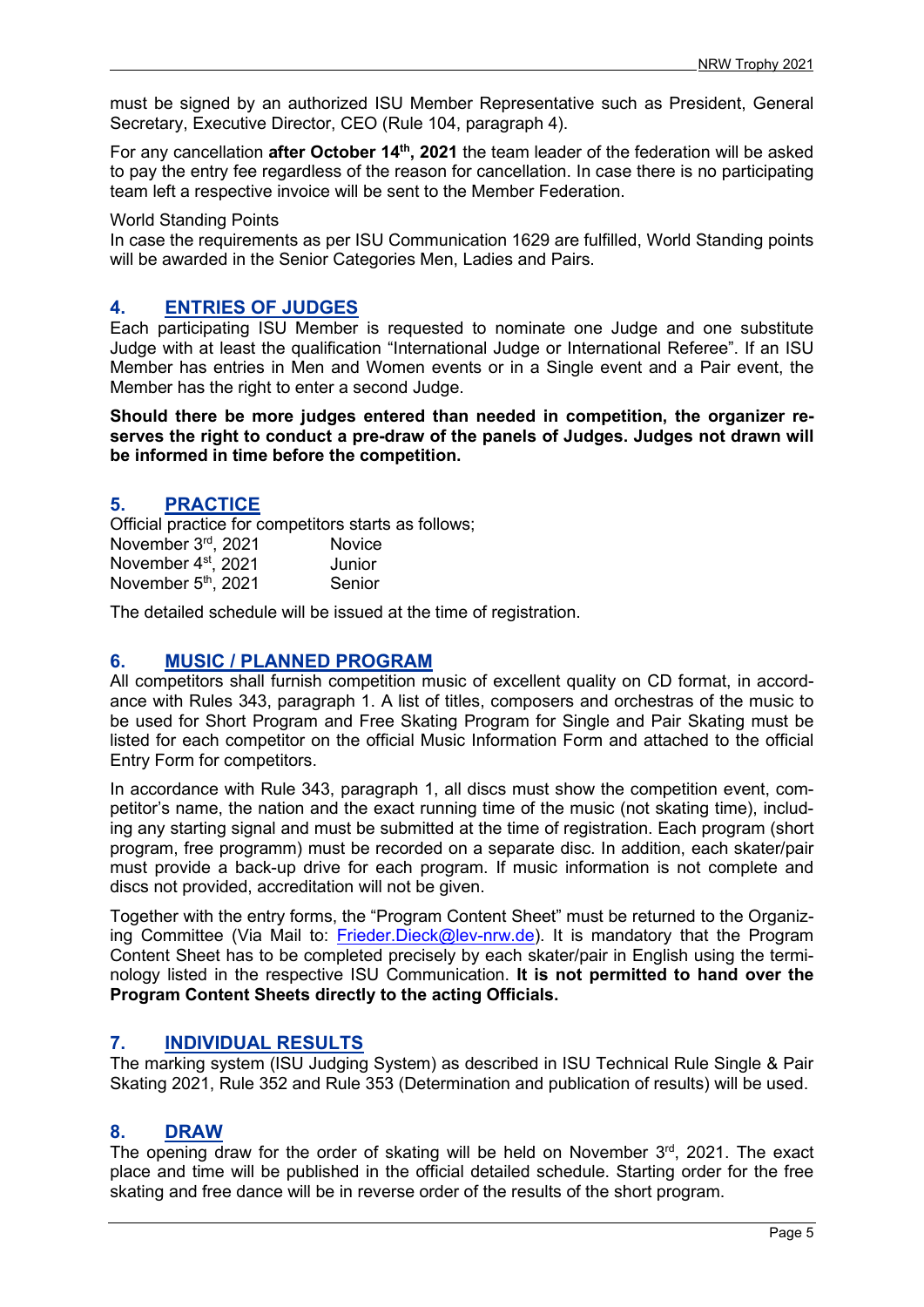### **9. PRACTICE SCHEDULE**

The detailed schedule will be issued at the time of registration.

#### **10. ACCOMMODATION AND TRAVEL FEES**

The organizer covers the costs of accommodation and full board for one judge as follows:

- for Judges, who are only judging novice competitions beginning with November  $4<sup>th</sup>$ , 2021, starting with Dinner to November  $5<sup>th</sup>$ , 2021 including lunch or after the Round Table Discussion, whichever is later.
- for Judges, who are only judging Junior and Senior competitions: beginning with November  $5<sup>th</sup>$ , 2021, starting with dinner, to November  $7<sup>th</sup>$ , 2021, including lunch or after Round Table Discussion, whichever is later.,

Additional judges need to cover their own costs. Travel fees will be paid only to Technical Specialists and Technical Controllers based on economy air fare.

### **11. ACCREDITATION**

The official accreditation is planned at the Ice Rink. Accreditation will be given to all Referees, Assistant Referees, ISU Office Holders and ISU Guests. Accreditation as a Team Member will furthermore be given to all entered Judges, one Team Leader, one Coach per Competitor and the Participants.

#### **12. ENTRY FEES**

Entry fees: € 60,00 for single skater and € 90,00 for pairs. In case no judge has been entered by the respective Member Federation the entry fees for a single skater amount to  $\epsilon$  100,00 and for a Pair to  $\epsilon$  150,00. Payment by bank transfer must be made until October 14<sup>th</sup> to: Eissport-Verband Nordrhein-Westfalen e.V., Strobelallee 32, D-444139 Dortmund

| Bank account: | Dortmunder Volksbank |                             |
|---------------|----------------------|-----------------------------|
|               | <b>IBAN</b>          | DE39 4416 0014 6331 2757 00 |
|               | SWIFT                | GENODEM1DOR                 |

#### **13. INSURANCE / LIABILITY**

In accordance with Rule 119, it is the sole responsibility of each Member participating in the NRW Trophy 2021, to provide medical and accident insurance for their athletes, officials and all other members of the Member's team. Such insurance must assure full medical attendance and also the return of the ill or injured person to the home country by air transport or by other expeditious means. It is an internal matter of each ISU Member to decide the issue who shall pay the premium for such insurance.

The Organizer assumes no responsibility for or liability with respect to bodily or personal injury or property damage incurred in connection incurred by Competitors and Officials.

#### **14. OFFICIAL HOTEL(S)**

Hotel for Referees, Technical Controllers, Technical Specialists, Data and Replay Operators,Judges, Athletes and Coaches:

**Hotel Drees GmbH & Co. KG** Hohe Str. 107 44139 Dortmund Phone: +49 231 – 1299 718 Fax:  $+49\,231 - 1299\,555$ <br>eMail: sabrina@riepe.com [sabrina@riepe.com](mailto:sabrina@riepe.com)

#### **Steigenberger Hotel Dortmund** Berswordtstraße 2, 44139 Dortmund Phone: +49 231 – 90210

eMail: [dortmund@steigenberger.de](mailto:dortmund@steigenberger.de)